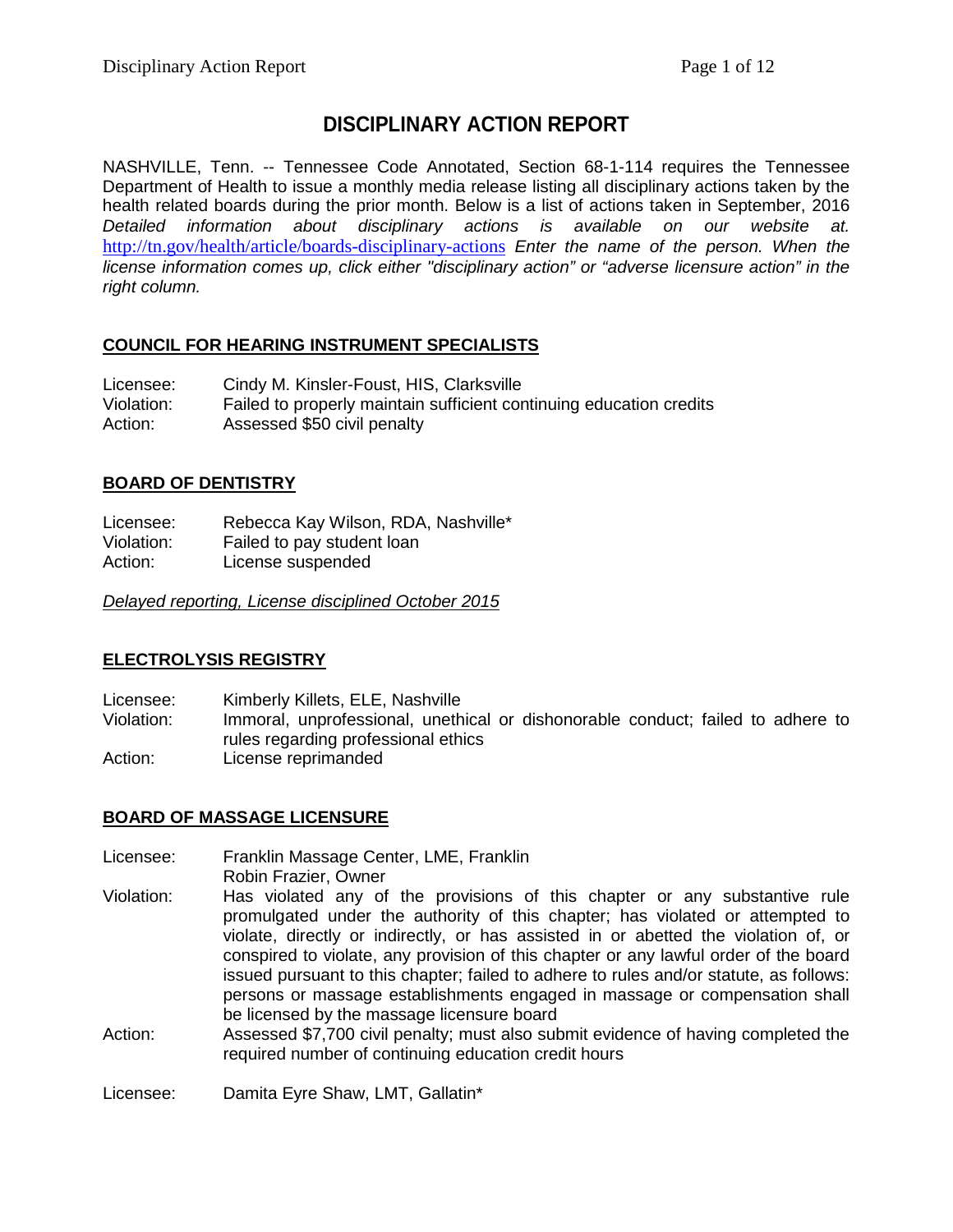Violation: Has violated any of the provisions of this chapter or any substantive rule promulgated under the authority of this chapter Action: Granted conditional license with terms; assessed \$200 civil penalty

#### *Delayed reporting, License disciplined November 2015*

#### **BOARD OF MEDICAL EXAMINERS**

- Licensee: Vidya Bethi , MD, Clarksville
- Violation: Unprofessional, dishonorable or unethical conduct; dispensing, prescribing or otherwise distributing any controlled substance of any other drug in the course of professional practice, or not in good faith to relieve pain and suffering or not to cure an ailment, physical infirmity or disease, or in amounts and/or for durations not medically necessary, advisable or justified for a diagnosed condition; dispensing, prescribing or otherwise distributing any controlled substance of any other drug in the course of professional practice, or not in good faith to relieve pain and suffering or not to cure an ailment, physical infirmity or disease, or in amounts and/or for durations not medically necessary, advisable or justified for a diagnosed condition
- Action: License reprimanded; assessed \$6,750 civil penalty, plus costs not to exceed \$1,000
- Licensee: Dana S. Brown, MD, Jonesborough<br>Violation: Unprofessional, dishonorable or une
- Unprofessional, dishonorable or unethical conduct; violation or attempted violation, directly or indirectly, or assisting in or abetting the violation of, or conspiring to violate any provision of this chapter or , any lawful order of the board issued pursuant thereto or any criminal statute of the state of Tennessee; failed to adhere to rules and/or statute regarding clinical supervision requirements
- Action: License placed on probation for 5 years with terms; assessed \$4,000 civil penalty, plus costs not to exceed \$3,000

Licensee: Cecil Wayne Cone, II, MD, Miami, FL

Violation: Failed to adhere to rules and/or statute, regarding continuing medical education Action: License voluntarily surrendered

Licensee: Susan Hayes, MD, Chattanooga<br>Violation: Unprofessional. dishonorable or u

- Unprofessional, dishonorable or unethical conduct; violation or attempted violation, directly or indirectly, or assisting in or abetting the violation of, or conspiring to violate any provision of this chapter or , any lawful order of the board issued pursuant thereto or any criminal statute of the state of Tennessee; habitual intoxication or personal misuse of any drugs or the use of intoxicating liquors, narcotics, controlled substances or other drugs or stimulants in such manner as to adversely affect their person's ability to practice medicine
- Action: License revoked; assessed costs not to exceed \$3,000

Licensee: Imhona Arnold Eko-Isenalumhe, MD, Sewanee

Violation: Unprofessional, dishonorable or unethical conduct; failed to adhere to rules and/or statute regarding prerequisites to issuing prescriptions or dispensing medicationsin person, electronically, or over the internet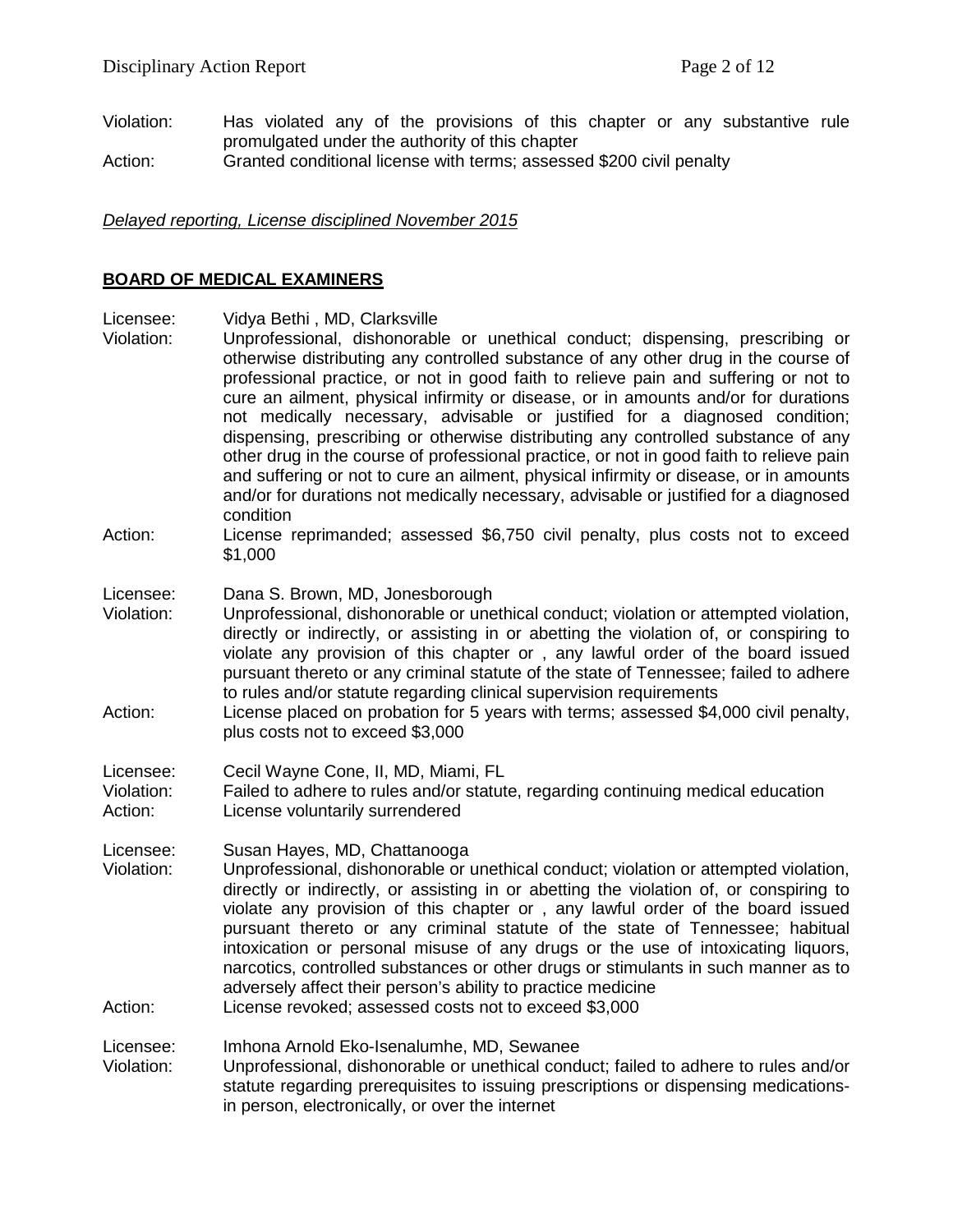Action: License reprimanded with terms; assessed \$2,600 civil penalty, plus costs not to exceed \$7,500

Licensee: Brian Mitchell Lee, MD, Jackson

- Violation: Unprofessional, dishonorable or unethical conduct; conviction of a felony, conviction of an offense under state or federal laws relative to drugs or the practice of medicine, conviction of any offense involving moral turpitude or conviction of any offense for which the person is required to register as a sexual offender or violent sexual offender; disciplinary action taken against a person licensed to practice medicine by another state or territory of the United States for any acts or omissions that would constitute grounds for discipline of a person licensed in this state
- Action: License revoked; assessed costs not to exceed \$3,000

Licensee: Carl Lindblad, MD, Chattanooga

- Violation: Unprofessional, dishonorable or unethical conduct; violation or attempted violation, directly or indirectly, or assisting in or abetting the violation of, or conspiring to violate any provision of this chapter or , any lawful order of the board issued pursuant thereto or any criminal statute of the state of Tennessee
- Action: License placed on probation for 1 year with terms; assessed \$ 2,200 civil penalty, plus costs not to exceed \$2,000

Licensee: Charles Keith Montgomery, MDXL, Memphis<br>Violation: Failed to pay student loan Violation: Failed to pay student loan<br>Action: Ficense suspended

License suspended

Licensee: Joseph H. Montgomery, MD, Beech Bluff

- Violation: Unprofessional, dishonorable or unethical conduct; violation or attempted violation, directly or indirectly, or assisting in or abetting the violation of, or conspiring to violate any provision of this chapter or any lawful order of the board issued pursuant thereto or any criminal statute of the state of Tennessee; dispensing, prescribing or otherwise distributing any controlled substance or any other drug not in the course of professional practice, or not in good faith to relieve pain and suffering, or not to cure an ailment, physical infirmity or disease, or in amounts and/or durations not medically necessary, advisable or justified for a diagnosed condition; and dispensing, prescribing or otherwise distributing to any person a controlled substance or other drug if such person is addicted to the habit of controlled substances without making a bona fide effect to cure the habit of such patient; failed to adhere to rules and/or statute regarding prerequisites to issuing prescriptions or dispensing medications-in person, electronically, or over the internet
- Action: License placed on probation for not less than 5 years with terms; must surrender DEA registration for Schedule II controlled substances and never seek reinstatement of DEA privileges; assessed \$10,000 civil penalty, plus costs not to exceed \$8,000

Licensee: Linda Morgan Moor, MD, Brentwood<br>Violation: Failed to adhere to rules and/or st

Failed to adhere to rules and/or statute regarding a physician to prescribe or dispense any drug to any individual, whether in person or by electronic means or over the internet or telephone lines, unless the physician, or his/or licensed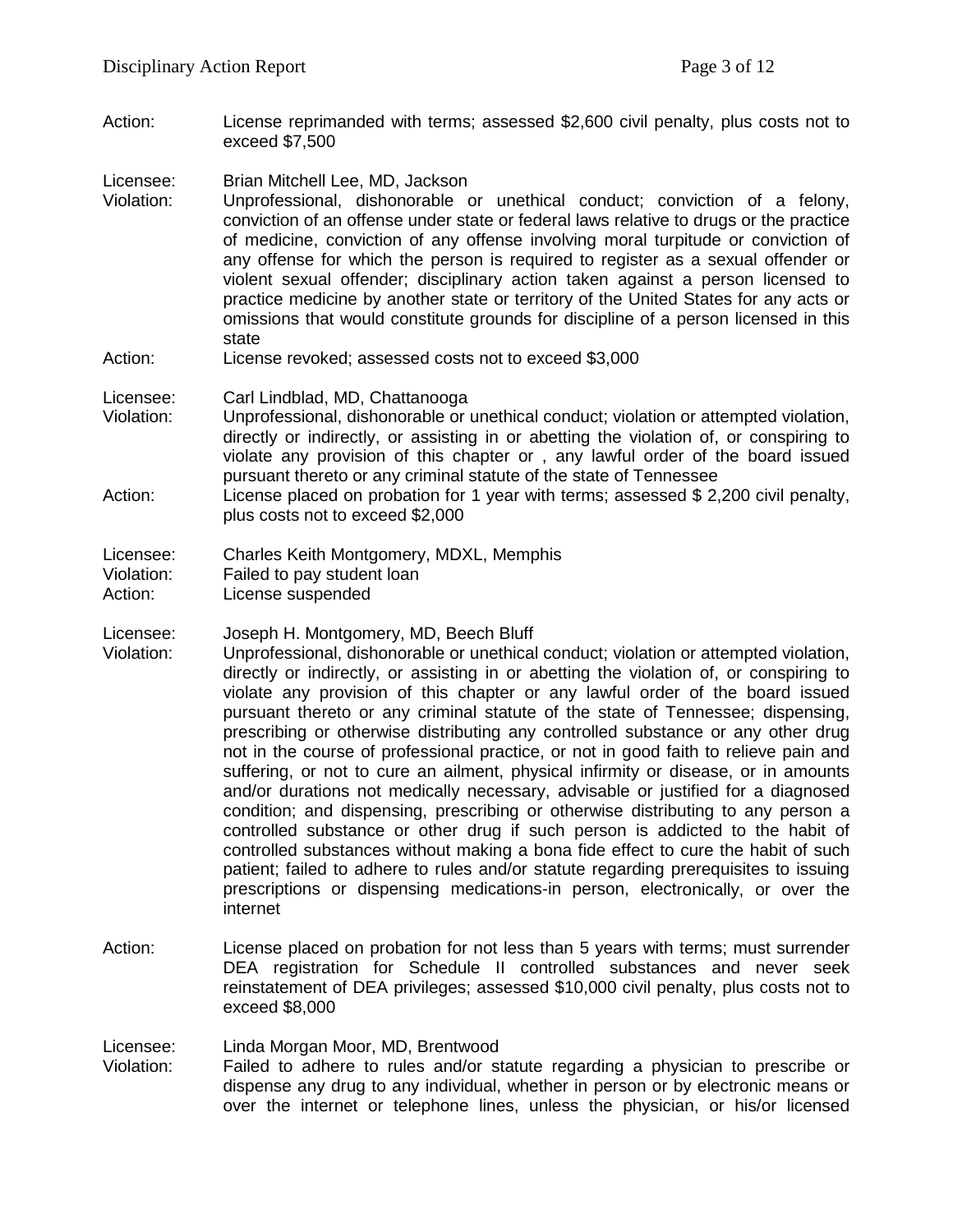supervisee pursuant to appropriate protocols or medical orders, has first done and appropriately documented, for the person to whom a prescription is to be issued or drugs dispensed, as follows: performed an appropriate history and physical examination; and made a diagnosis based upon the examinations and all diagnostic and laboratory tests consistent with good medical care; and formulated a therapeutic plan, and discussed it, along with the bases for it and the risks and benefits of various treatments options, a part of which might be the prescription or dispensed drug, with the patient; and insured availability of the physician or coverage for the patient for appropriate follow-up care; failed to adhere to board policy regarding prescribing for oneself and one's family

Action: License placed on probation for an additional two (2) years from previous March 2015 Order

### Licensee: Robert Lee Penn, MD, Jellico

- Violation: Disciplinary action against a person licensed to practice medicine by another state or territory of the United States for any acts or omissions that would constitute grounds for discipline of a person licensed in this state; failed to adhere to rules and/or statute, as follows: each provider who has submitted information pursuant to this chapter must update that information in writing by notifying the department within thirty (30) days after the occurrence of an even or attainment of a status that is required to be reported
- Action: License restricted/limited for an indefinite period of time with specific terms; assessed costs not to exceed \$3,000

Licensee: Peter G. Stimpson, MD, Loudon

- Violation: Dispensing, prescribing or otherwise distributing any controlled substance or any other drug not in the course of professional practice, or not in good faith to relieve pain and suffering, or not to cure an ailment, physical infirmity or disease, or in amounts and/or for durations not medically necessary, advisable or justified for a diagnosed condition; failed to adhere to rules and/or statute regarding prerequisites to issuing prescriptions or dispensing medications-in person, electronically, or over the internet:
- Action: License placed on probation for 5 years with terms; assessed \$10,000 civil penalty, plus costs not to exceed \$5,000

### **BOARD OF MEDICAL EXAMINERS COMMITTEE ON PHYSICIAN ASSISTANTS**

| Licensee:  | Bradford Chase, PA, Chattanooga                                                    |
|------------|------------------------------------------------------------------------------------|
| Violation: | Prior discipline in another state; absence from clinical practice for over 6 years |
| Action:    | Granted conditional license with terms                                             |

### **BOARD OF MEDICAL EXAMINERS COMMITTEE ON POLYSOMNOGRAPHY**

Licensee: Mahinder Singh Talwar, Polysomngraphy, Dyersburg<br>Violation: Unlicensed practice Violation: Unlicensed practice<br>Action: Assessed \$1.800 ci Assessed \$ 1,800 civil penalty

#### **MEDICAL LABORATORY BOARD**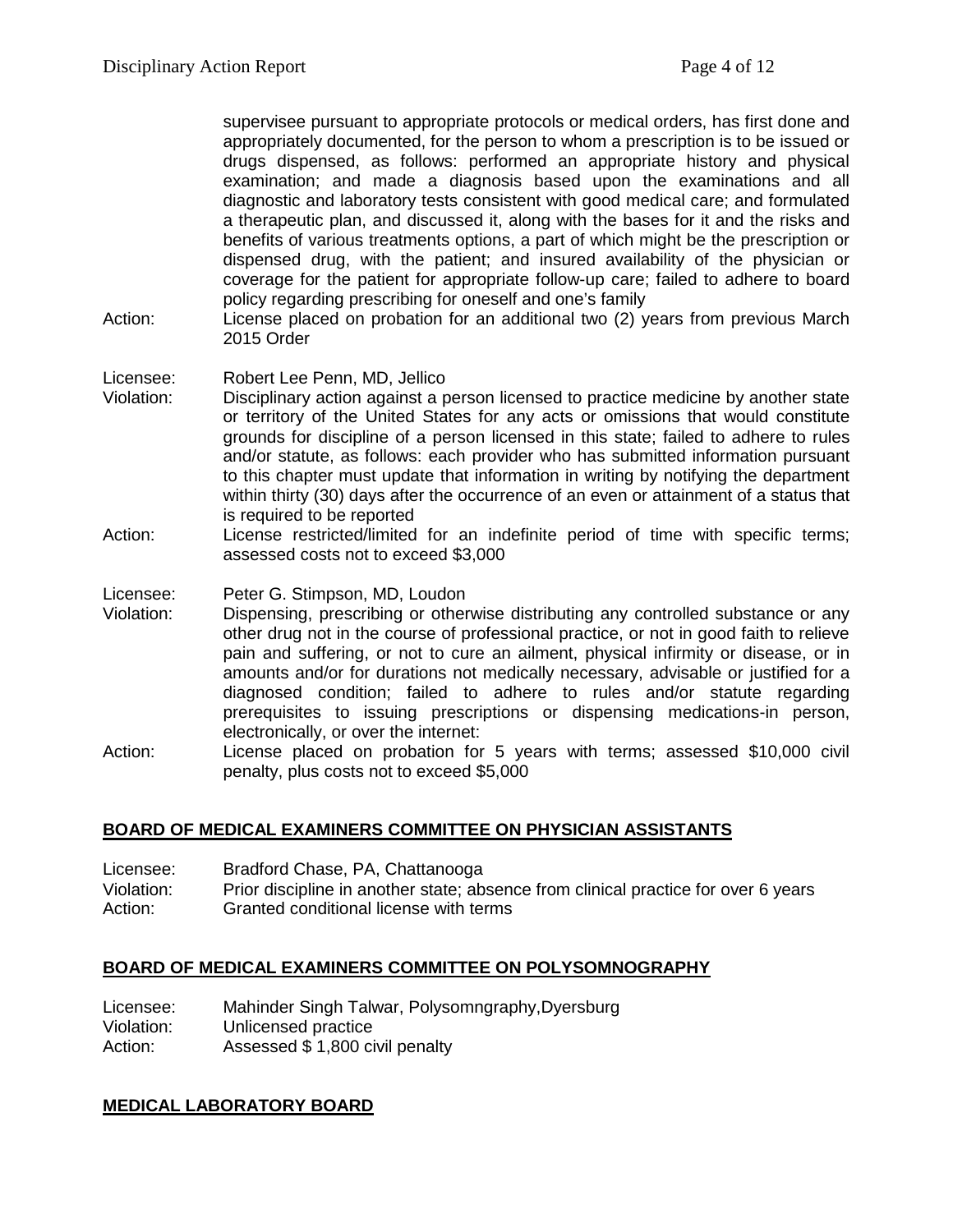| Licensee:  | Dawn Lowe Wilson, LLP, Knoxville |
|------------|----------------------------------|
| Violation: | Failed to pay student loan       |
| Action:    | License suspended                |

## **BOARD OF NURSING**

| Licensee:                          | Tony Brooks, RN, Tazewell                                                                                                                                              |
|------------------------------------|------------------------------------------------------------------------------------------------------------------------------------------------------------------------|
| Violation:                         | Failed to pay student loans                                                                                                                                            |
| Action:                            | License suspended                                                                                                                                                      |
| Licensee:                          | Hannah Browning, RN, Jonesborough                                                                                                                                      |
| Violation:                         | Failed to pay student loans                                                                                                                                            |
| Action:                            | License suspended                                                                                                                                                      |
| Licensee:                          | Cynthia Campbell, LPN, Mt. Juliet                                                                                                                                      |
| Violation:                         | Failed to pay student loans                                                                                                                                            |
| Action:                            | License suspended                                                                                                                                                      |
| Licensee:                          | Sarah Carney, LPN, La Vergne                                                                                                                                           |
| Violation:                         | Failed to pay student loans                                                                                                                                            |
| Action:                            | License suspended                                                                                                                                                      |
| Licensee:<br>Violation:<br>Action: | Tracy Coffey, APN / RN, Rutledge<br>Failed to pay student loans<br>Secondary disciplinary action taken on revoked APN certificate and RN license<br>under TCA 63-1-141 |
| Licensee:                          | Tamika Dixon, LPN, La Vergne                                                                                                                                           |
| Violation:                         | Failed to pay student loans                                                                                                                                            |
| Action:                            | License suspended                                                                                                                                                      |
| Licensee:                          | Leslie Fannon, LPN, Kingsport                                                                                                                                          |
| Violation:                         | Failed to pay student loans                                                                                                                                            |
| Action:                            | License suspended                                                                                                                                                      |
| Licensee:                          | Vickie Flowers, LPN, Memphis                                                                                                                                           |
| Violation:                         | Failed to pay student loans                                                                                                                                            |
| Action:                            | License suspended                                                                                                                                                      |
| Licensee:                          | Summer Hartman, LPN, Dunlap                                                                                                                                            |
| Violation:                         | Failed to pay student loans                                                                                                                                            |
| Action:                            | License suspended                                                                                                                                                      |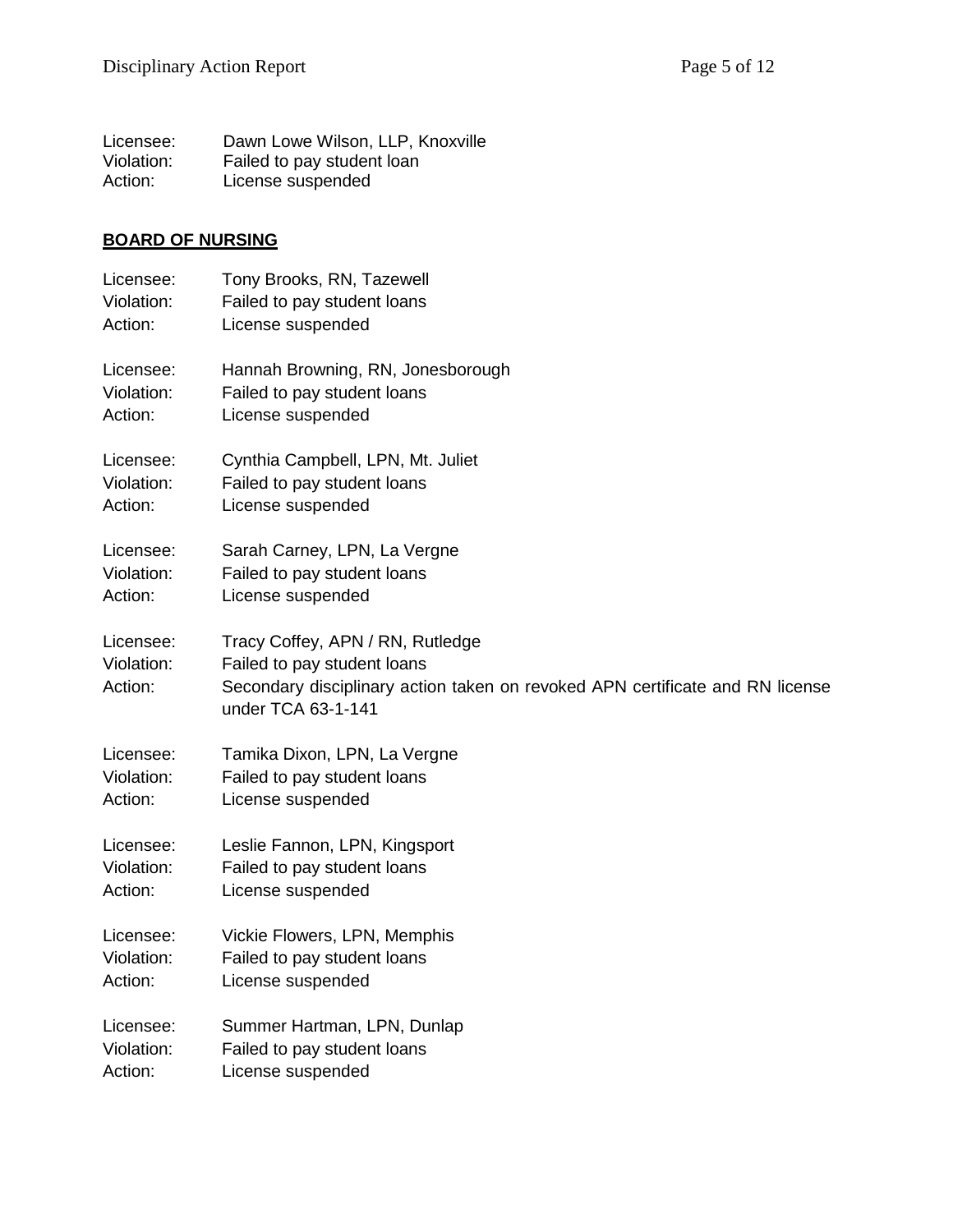| Licensee:<br>Violation: | Staci James, RN, Flintstone (GA)<br>Failed to pay student loans             |
|-------------------------|-----------------------------------------------------------------------------|
| Action:                 | License suspended                                                           |
| Licensee:               | Mary Kamuiru, RN, Houston (TX)                                              |
| Violation:<br>Action:   | Failed to pay student loans<br>License suspended                            |
| Licensee:               | Mary Marvin, RN, Lewisburg                                                  |
| Violation:<br>Action:   | Failed to pay student loans<br>License suspended                            |
| Licensee:               | Becky Plinke, RN, Sparta                                                    |
| Violation:<br>Action:   | Failed to pay student loans<br>License suspended                            |
| Licensee:               | Sherrie Smith, LPN, Bluff City                                              |
| Violation:              | Failed to pay student loans                                                 |
| Action:                 | License suspended                                                           |
| Licensee:               | Angela Strunk, RN, Huntsville                                               |
| Violation:              | Failed to pay student loans                                                 |
| Action:                 | Secondary disciplinary action taken on suspended license under TCA 63-1-141 |

## **BOARD OF OCCUPATIONAL THERAPY**

| Licensee:<br>Violation:<br>Action: | Sheila Ballard, OTA, Olive Branch, MS*<br>Failed to properly maintain sufficient number of continuing education credits<br>Assessed \$100 civil penalty; must complete two (2) hours of continuing education,<br>which include one (1) hour of ethics and one (1) hour of Tennessee Jurisprudence                                                                                                                                                                                                   |
|------------------------------------|-----------------------------------------------------------------------------------------------------------------------------------------------------------------------------------------------------------------------------------------------------------------------------------------------------------------------------------------------------------------------------------------------------------------------------------------------------------------------------------------------------|
| Licensee:<br>Violation:<br>Action: | William Canull, OTA, Clarksville*<br>Failed to properly maintain sufficient continuing education credits<br>Assessed \$100 civil penalty; must complete nineteen (19) of continuing education<br>credits, which include one (1) hour of ethics and one (1) hour of Tennessee<br>Jurisprudence                                                                                                                                                                                                       |
| Licensee:<br>Violation:            | Cynthia A. Corban, OT, Spring Hill<br>Unprofessional, dishonorable or unethical conduct; making false or misleading<br>statements or representations, being guilty of fraud or deceit in obtaining<br>admission to practice or being guilty of fraud or deceit in the licensee's practice;<br>making or signing in one's professional capacity any certificate that is known to be<br>false at the time one makes or signs such certificate; violated Occupational<br><b>Therapy Code of Ethics</b> |
| Action:                            | License placed on probation for 30 months with terms; assessed \$2,500 civil<br>penalty, plus costs not to exceed \$5,000                                                                                                                                                                                                                                                                                                                                                                           |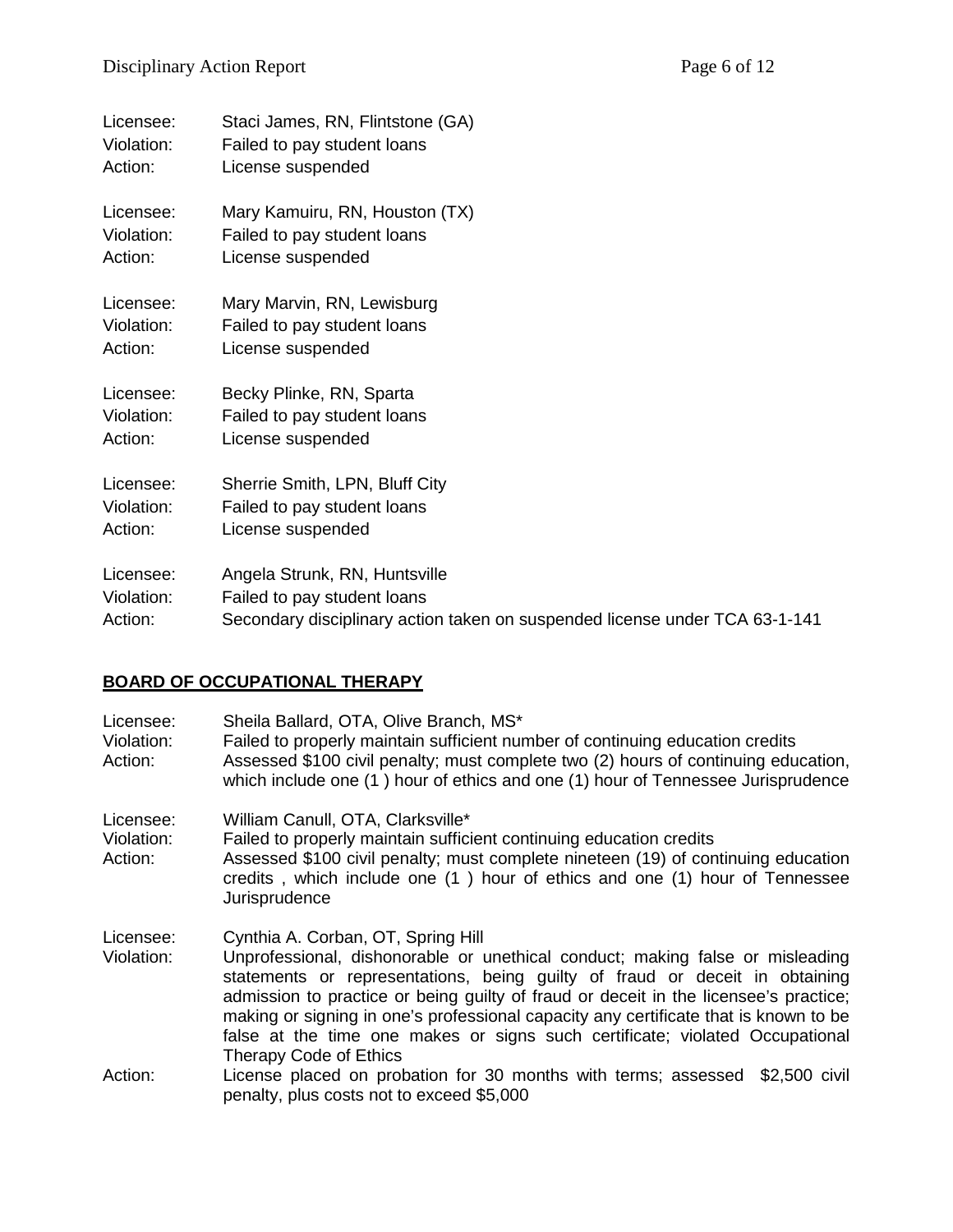| Licensee:                          | Tanya Shavon Crigler, OTA, Memphis                                                                                                                                                                                                                                                                                                                        |
|------------------------------------|-----------------------------------------------------------------------------------------------------------------------------------------------------------------------------------------------------------------------------------------------------------------------------------------------------------------------------------------------------------|
| Violation:                         | Unprofessional, dishonorable or unethical conduct; making false or misleading<br>statements or representations, being guilty of fraud or deceit in obtaining<br>admission to practice or being guilty of fraud or deceit in the licensee's practice;<br>violated the code of ethics adopted by the Board; violated Occupational Therapy<br>Code of Ethics |
| Action:                            | License placed on probation for not less than 2 years with terms; assessed<br>\$1,500 civil penalty, plus costs not to exceed \$5,000                                                                                                                                                                                                                     |
| Licensee:<br>Violation:<br>Action: | Robert Fernandez, OT, West Jefferson, NC*<br>Failed to properly maintain sufficient number of continuing education credits<br>Assessed \$100 civil penalty; must complete nine (9) hours of continuing<br>education, which include one (1) hour of ethics and one (1) hour of Tennessee<br>Jurisprudence                                                  |
| Licensee:<br>Violation:<br>Action: | Brian Miller, OT, Bristol*<br>Failed to properly maintain sufficient continuing education credits<br>Assessed \$100 civil penalty; must complete seven (7) hours of continuing<br>education credits                                                                                                                                                       |

*Delayed reporting by Board, License disciplined June 2016*

### **BOARD OF PHARMACY**

| Licensee:                                | Heather D. Allen, RT, Kingsport |
|------------------------------------------|---------------------------------|
| $\mathbf{v}$ . The state of $\mathbf{v}$ |                                 |

- Violation: Failed to pay student loan
- Action: License suspended

Licensee: Michelle Nichole Bonifield, RT, Bells

Violation: Failed to adhere to rules and/or statute, as follows: it is unlawful for any person, firm or corporation to possess, sell, barter or give away any drug known as legend drugs, as defined in §53-10-101, except upon the written prescription of a duly licensed physician, certified physician's assistant, nurse authorized pursuant to §63-6-204 or §63-9-113, who is rendering service under the supervision, control and responsibility of a licensed physician, and who meets the requirements pursuant to §63-7-123, a dentist, an optometrist authorized pursuant to §63-8- 102(12), or a veterinarian, and compounded or dispensed by a duly registered pharmacist; it is unlawful for any person, firm or corporation to obtain or attempt to obtain a legend drug, or to procure to attempt to procure the administration of a legend drug, by fraud, deceit, misrepresentation, subterfuge, forgery, alteration of a prescription, by the concealment of a material fact, or by the use of a false name or address; it is unlawful for any person to have in such a person's possession, any drug herein defined or enumerated, without the same having been prescribed by a duly licensed physician, certified physician assistant, dentist, optometrist authorized pursuant §63-8-102(12), or veterinarian, and having been dispensed by a pharmacy duly licensed and registered in this state, unless such person was a resident of another state and had the prescription therefore filled by a duly licensed and registered pharmacist of such other state; engaging in conduct prohibited or made unlawful by any of the provisions of parts 2-5 of this chapter or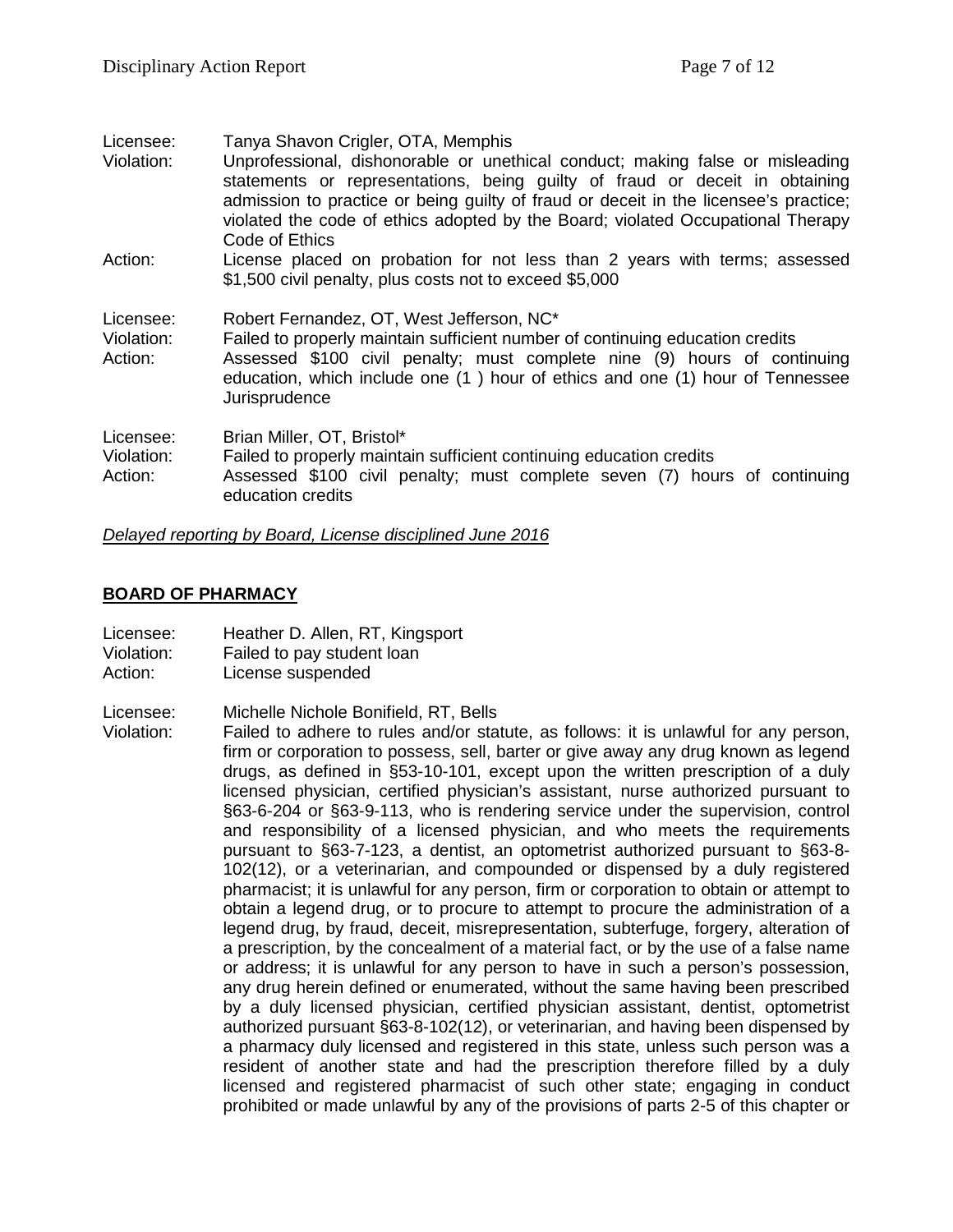| Action:                            | any other laws of the state or of the United States relating to drugs or to the<br>practice of pharmacy; being guilty of dishonorable, immoral, unethical or<br>unprofessional conduct, to wit: arrested for illegally selling prescription drugs<br>Registration revoked; assessed costs not to exceed \$10,000                                                                                      |
|------------------------------------|-------------------------------------------------------------------------------------------------------------------------------------------------------------------------------------------------------------------------------------------------------------------------------------------------------------------------------------------------------------------------------------------------------|
| Licensee:                          | Carli Jolet Ferrara, RT, Arlington                                                                                                                                                                                                                                                                                                                                                                    |
| Violation:                         | Being guilty of dishonorable, immoral, unethical or unprofessional conduct                                                                                                                                                                                                                                                                                                                            |
| Action:                            | Registration revoked; assessed costs not to exceed \$10,000                                                                                                                                                                                                                                                                                                                                           |
| Licensee:                          | Crystal Lashay Garrett, RT, Memphis                                                                                                                                                                                                                                                                                                                                                                   |
| Violation:                         | Failed to pay student loan                                                                                                                                                                                                                                                                                                                                                                            |
| Action:                            | License suspended                                                                                                                                                                                                                                                                                                                                                                                     |
| Licensee:                          | Latasha James, RT, Memphis                                                                                                                                                                                                                                                                                                                                                                            |
| Violation:                         | Failed to pay student loan                                                                                                                                                                                                                                                                                                                                                                            |
| Action:                            | License suspended                                                                                                                                                                                                                                                                                                                                                                                     |
| Licensee:<br>Violation:<br>Action: | Jeffery A. Mitchell, DPh, Pulaski<br>Being guilty of dishonorable, immoral, unethical or unprofessional conduct; failed<br>to adhere to rules and/or statute, as follows: failed to report prior criminal<br>convictions to Board within ten (10) days of the conviction becoming final<br>License reprimanded; assessed costs not to exceed \$200                                                    |
| Licensee:<br>Violation:<br>Action: | Christopher Lee Pittman, DPh, Charleston<br>Been addicted to the use of alcohol, narcotics or other drugs; exhibited an<br>incapacity of a nature that prevents a pharmacist from engaging in the practice of<br>pharmacy with reasonable skill, confidence and safety to the public; been guilty of<br>dishonorable, immoral, unethical or unprofessional conduct<br>License voluntarily surrendered |
| Licensee:                          | Joshua Walton Ricketts, RT, New Tazewell                                                                                                                                                                                                                                                                                                                                                              |
| Violation:                         | Failed to pay student loan                                                                                                                                                                                                                                                                                                                                                                            |
| Action:                            | License suspended                                                                                                                                                                                                                                                                                                                                                                                     |
| Licensee:                          | Misti Smith, RT, Clinton                                                                                                                                                                                                                                                                                                                                                                              |
| Violation:                         | Failed to pay student loan                                                                                                                                                                                                                                                                                                                                                                            |
| Action:                            | License suspended                                                                                                                                                                                                                                                                                                                                                                                     |
| Licensee:                          | Tiffany Harris Wagner, RT, Memphis                                                                                                                                                                                                                                                                                                                                                                    |
| Violation:                         | Failed to pay student loan                                                                                                                                                                                                                                                                                                                                                                            |
| Action:                            | License suspended                                                                                                                                                                                                                                                                                                                                                                                     |

## **BOARD OF PHYSICAL THERAPY**

| Licensee:  | Joshua Paul Baker, PT, Nashville       |
|------------|----------------------------------------|
| Violation: | <b>Criminal Conviction</b>             |
| Action:    | Granted conditional license with terms |
| Licensee:  | Caleb Andrew Clifford, PTA, Gallatin   |
| Violation: | <b>Criminal Conviction</b>             |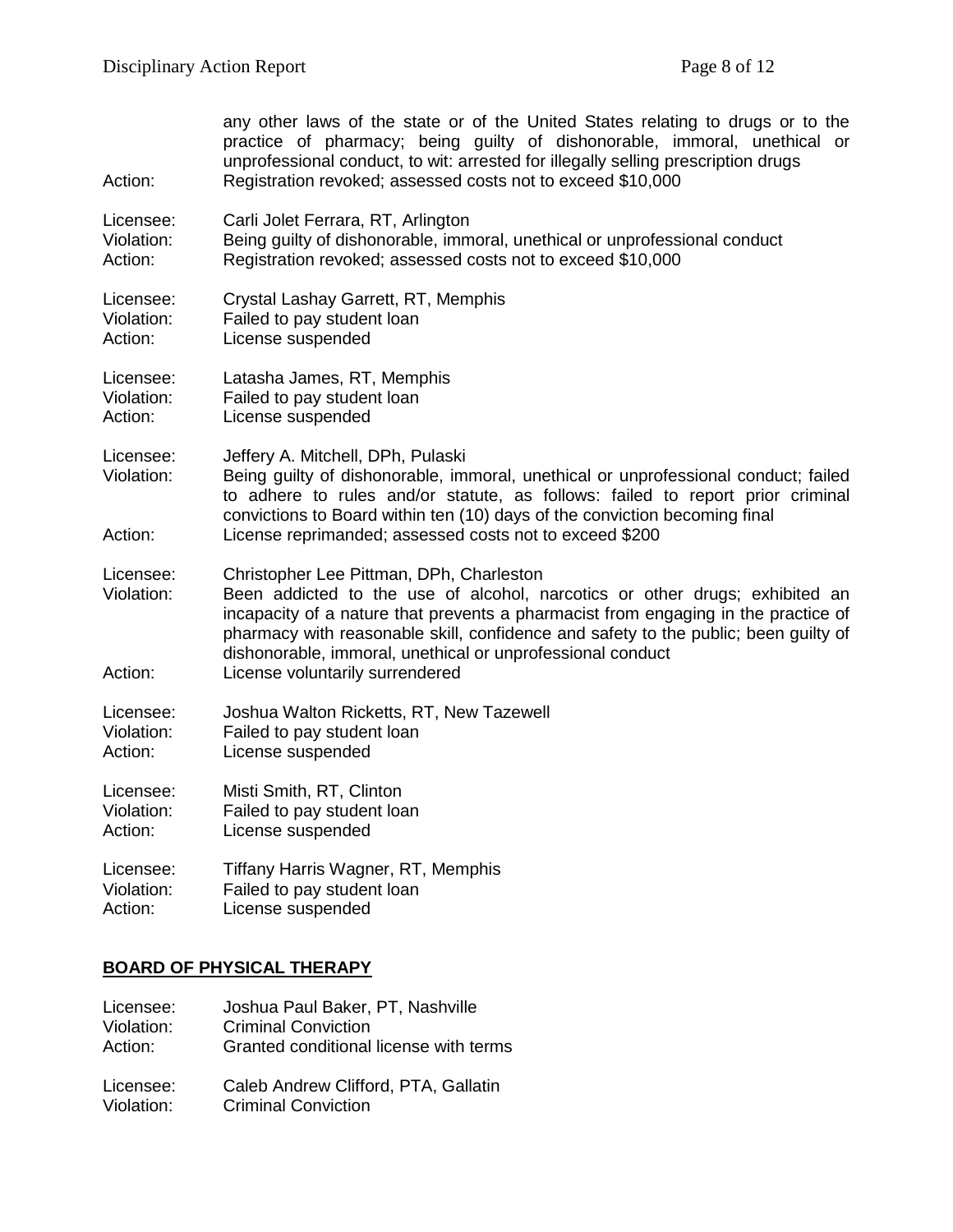Action: Granted conditional license with terms

Licensee: Courtney Lynn Medlen, PT, Athens, AL\*<br>Violation: Criminal Conviction Criminal Conviction Action: Granted conditional license with terms

*Delayed reporting by Board, License disciplined April 2016*

### **BOARD OF PSYCHOLOGY**

Licensee: Mary A. Arnold, Ph.D, Hollywood, AL<br>Violation: Failed to properly maintain sufficient of Failed to properly maintain sufficient continuing education credits Action: Assessed \$100 civil penalty; must complete 2 hours of continuing education

### **BOARD OF RESPIRATORY CARE**

Licensee: Crystal L. Shoemaker, LRRT, Russellville Violation: Failed to pay student loan Action: License suspended

### **DIVISION OF EMERGENCY MEDICAL SERVICES**

| Licensee:                          | Brian Jordan Ballew, AEMT, Cleveland                                                                                                                                                                                                                                                                                                                                                                                                                                                                                                                           |
|------------------------------------|----------------------------------------------------------------------------------------------------------------------------------------------------------------------------------------------------------------------------------------------------------------------------------------------------------------------------------------------------------------------------------------------------------------------------------------------------------------------------------------------------------------------------------------------------------------|
| Violation:                         | Failed to pay student loan                                                                                                                                                                                                                                                                                                                                                                                                                                                                                                                                     |
| Action:                            | License suspended                                                                                                                                                                                                                                                                                                                                                                                                                                                                                                                                              |
| Licensee:<br>Violation:<br>Action: | James C. Cook, EMT-IV, Covington<br>Violation or attempted violation or assisting in or abetting the violation of or<br>conspiring to violate any of the following; any provision of this part; any rule or<br>regulation of the board; failed to adhere to rules and/or statute, as follows:<br>unethical practices and conduct<br>License suspended with terms                                                                                                                                                                                               |
| Licensee:<br>Violation:<br>Action: | Charolette A. Gass, EMT-P, Washburn<br>Violation or attempted violation or assisting in or abetting the violation of or<br>conspiring to violate any of the following; any provision of this part; any criminal<br>statute of any state or Canadian province, or of the United States or Canada which<br>involves moral turpitude or reflects upon the person's ability to fulfill such person's<br>responsibilities under this part; failed to adhere to rules and/or statute, as follows:<br>unethical practices and conduct<br>License suspended with terms |
| Licensee:                          | Theresa Marie Gossett, EMT-P, Woodlawn                                                                                                                                                                                                                                                                                                                                                                                                                                                                                                                         |
| Violation:                         | Failed to pay student loan                                                                                                                                                                                                                                                                                                                                                                                                                                                                                                                                     |
| Action:                            | License suspended                                                                                                                                                                                                                                                                                                                                                                                                                                                                                                                                              |
| Licensee:                          | Billy E. Harrell, Jr., EMT-P, Elizabethtown                                                                                                                                                                                                                                                                                                                                                                                                                                                                                                                    |
| Violation:                         | Failed to pay student loan                                                                                                                                                                                                                                                                                                                                                                                                                                                                                                                                     |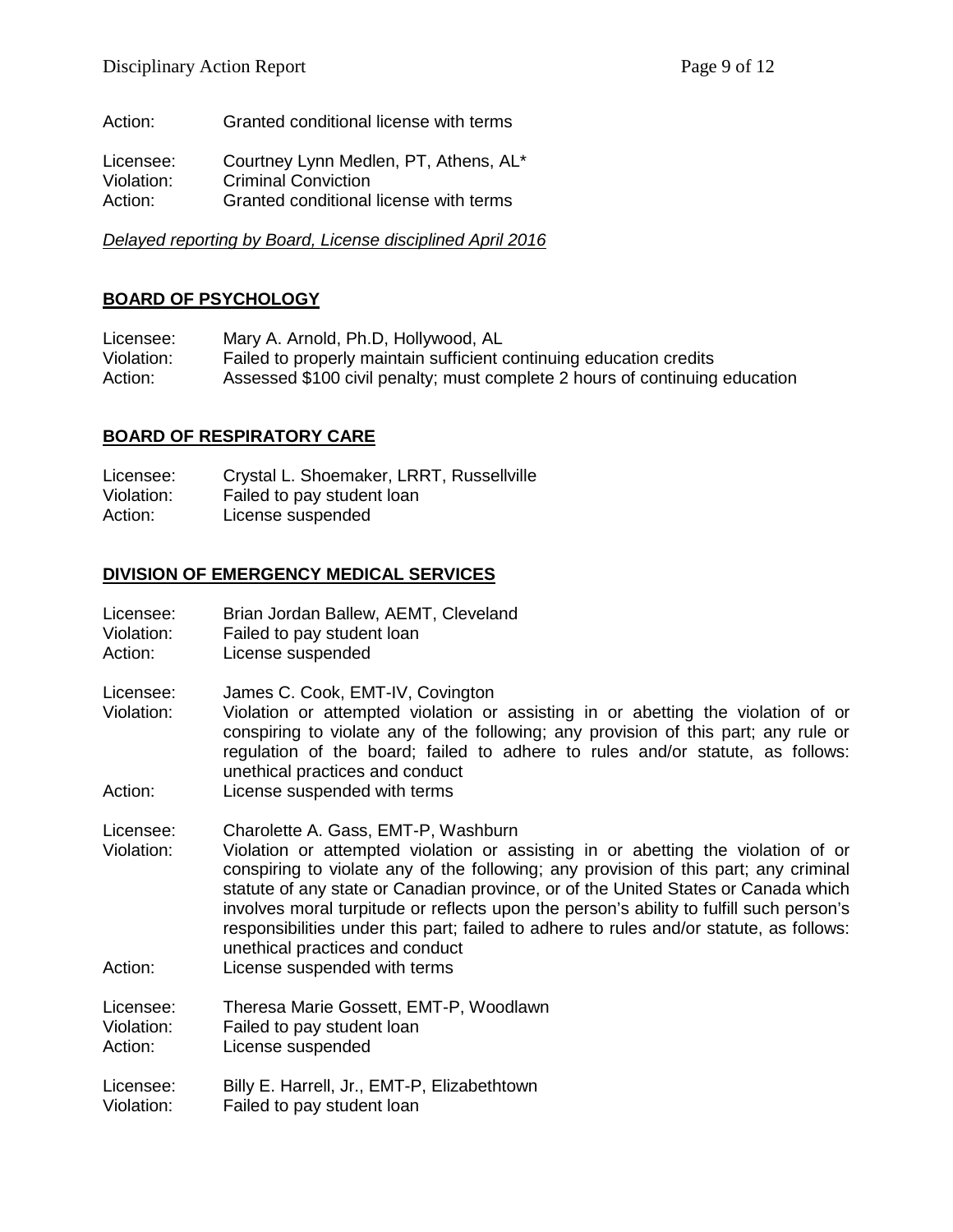Action: License suspended

Licensee: Joshua David Johnson, EMT-IV, Kingsport

- Violation: Violation or attempted violation or assisting in or abetting the violation of or conspiring to violate any of the following; any provision of this part; any criminal statute of any state or Canadian province, or of the United States or Canada which involves moral turpitude or reflects upon the person's ability to fulfill such person's responsibilities under this part; failed to adhere to rules and/or statute, as follows: unethical practices and conduct
- Action: License voluntarily surrendered

Licensee: Stacy LeAnne Sullivan, EMD, Murfreesboro Violation: Failed to pay student loan Action: License suspended

Licensee: David L. Wilber, EMT-P, Portland Violation: Violation or attempted violation or assisting in or abetting the violation of or conspiring to violate any of the following; any provision of this part; any rule or regulation of the board; any criminal statute of any state or Canadian province, or of the United States or Canada which involves moral turpitude or reflects upon the person's ability to fulfill such person's responsibilities under this part; failed to adhere to rules and/or statute, as follows: unethical practices and conduct Action: License voluntarily surrendered

### **DIVISION OF PAIN MANAGEMENT CLINICS**

| Name:      | Rapha Medical Center, Certificate #504, Dayton*                                        |
|------------|----------------------------------------------------------------------------------------|
|            | Olusina Adewale, MD, Certificate Holder                                                |
|            | Abimbola Adewale, MD, Certificate Holder                                               |
| Violation: | Failed to adhere to rules and/or statute, regarding Medical Director responsibilities, |
|            | Certificate Holder responsibilities, training requirements                             |
| Action:    | Assessed \$3,500 civil penalty, plus costs not to exceed \$2,000                       |

*Delayed reporting License disciplined August 2016*

### **DIVISION OF HEALTHCARE FACILITIES**

- Licensee: Nookie's Loving Care Home (Home for the Aged)
- Violation: Failed to submitted any architectural plans to the Plans Review Department as required by an Order issued by the Board for Licensing Health Care Facilities on May 4, 2016 Board Order. The failure to submit architectural plans for approval means that the Respondent continues to use an addition that does not meet the Department's building standards, which includes fire safety standards. The existence of the addition, which is attached to the original home, is detrimental to the welfare of the residents in the home.
- Action: Respondent's license is Voluntarily Surrendered.

Licensee: Autumn Hills Assisted Living (ACLF)<br>Violation: Failed to protect residents from fil

Failed to protect residents from fire by not ensuring sprinkler systems were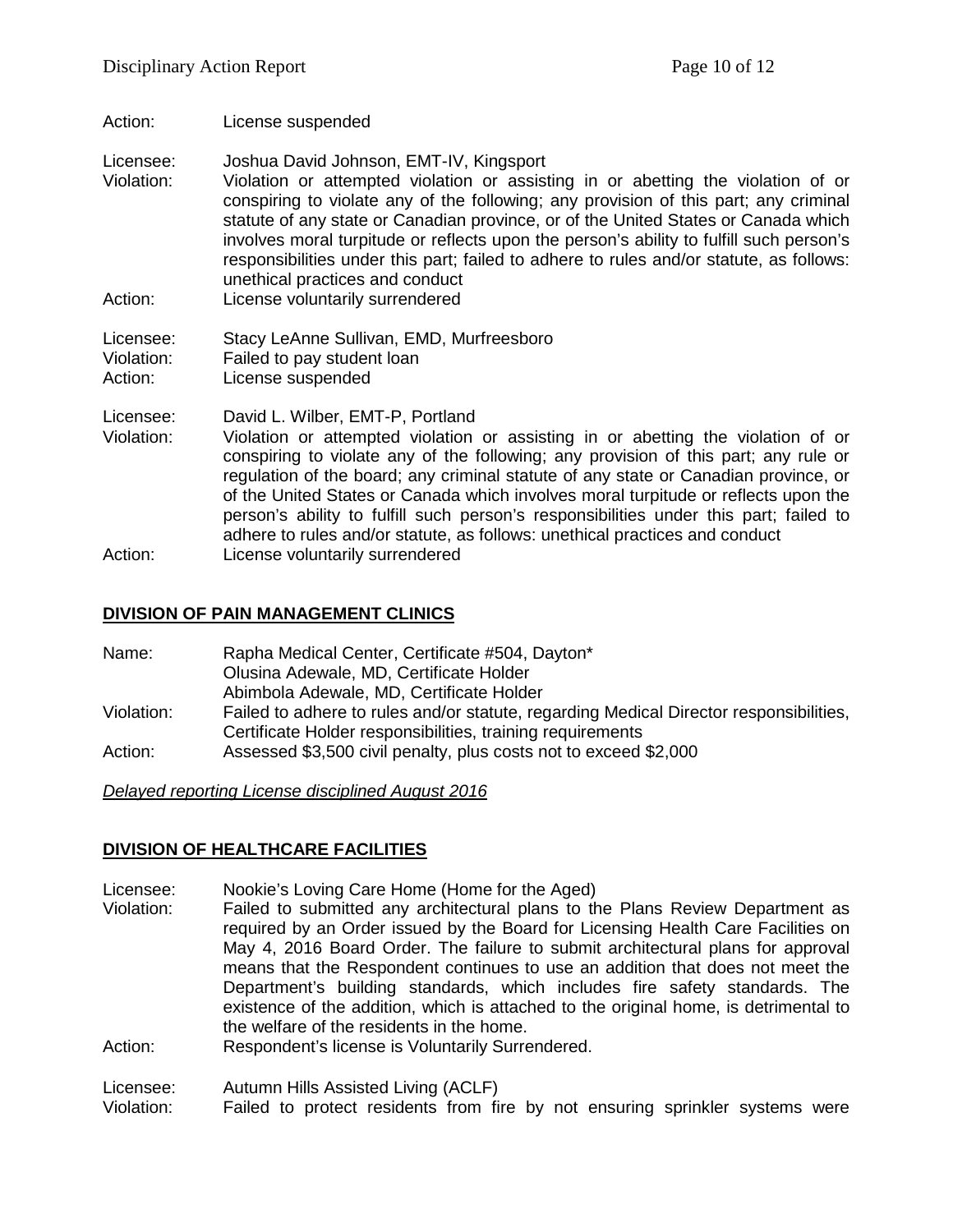working and failed to maintain documentation of sprinkler systems repairs, maintenance and inspections. The facility's Post Indicator Valves (PIVs) # 3, 4, and 5 failed inspection and were not repaired. PIVs # 3 and 1 were not visibly open. The four (4) PIVs serving the building were not locked and failed to ensure there was a fire control plan. Respondent did not conduct fire watches during the time when the sprinkler systems were not working and failed to implement procedures to minimize potential injury and damage.

Action: Respondent was assessed one (1) civil monetary penalty in the amount of five hundred dollars (\$500.00).

#### Licensee: Elmcroft of Shallowford (ACLF)

- Violation: Failed to administer medications per physician orders for one resident, failed to clarify the duplication of a prescription order administered to one resident, failed to provide the narcotic administration countdown record for six (6) Dronabinol [Schedule III Narcotic Marino] 2.5 milligram (mg) capsules after delivery by the pharmacy for one resident and failed to provide medication administration records for eighty-five (85) Hydrocodone 10 mg with Acetaminophen 325 mg tablets for Resident #5., and failed to provide for the following in the residents' medical records: narcotic records of destruction; list of medications returned to the residents at the time of discharge; inventory of medications returned to the pharmacy for credit; inventory of medications delivered to the facility from the pharmacy for each resident; reimbursement records for resident's missing medications; and inventory lists of medication brought to the facility at the time of admission.
- Action: Respondent was assessed three (3) civil monetary penalties; five hundred dollars (\$500.00) for failing to provide for the safety of residents; two hundred fifty dollars for not maintaining accurate information on the medication administration report including the documentation of medication errors; and two hundred fifty dollars for not including required information in the residents' medical records. The total assessment is one thousand dollars (\$1,000.00).

Licensee: Maple Ridge Manor (ACLF)

- Violation: Failed to have documented plans and procedures for evacuation of residents, failed to ensure all residents could evacuate the building within thirteen minutes, failed to ensure fire protection for residents, and failed to produce documentation of any fire drills conducted in 2015.
- Action: Respondent was assessed one civil monetary penalty in the amount of five hundred dollars for failure to evacuate a resident within 13 minutes; the assessment of one civil monetary penalty in the amount of five hundred dollars for failure to ensure fire protection for residents by eliminating fire hazards; one assessment in the amount of two hundred fifty dollars for failure to have documented plans and procedures for evacuation of residents; and one assessment for two hundred and fifty dollars for failure to conduct fire drills. The total assessment is one thousand five hundred dollars (\$1,500.00).

Licensee: The Waterford in Sango (RHA)

Violation: Failed to ensure 7 staff members who provided direct care were free of communicable disease or had a current Tuberculin (TB) Skin Test results; failed to ensure that a resident who required total care and could not self-administer medication was transferred to a facility with a higher level of care, failed to assume responsibility for the safety of the residents by not ensuring all staff followed